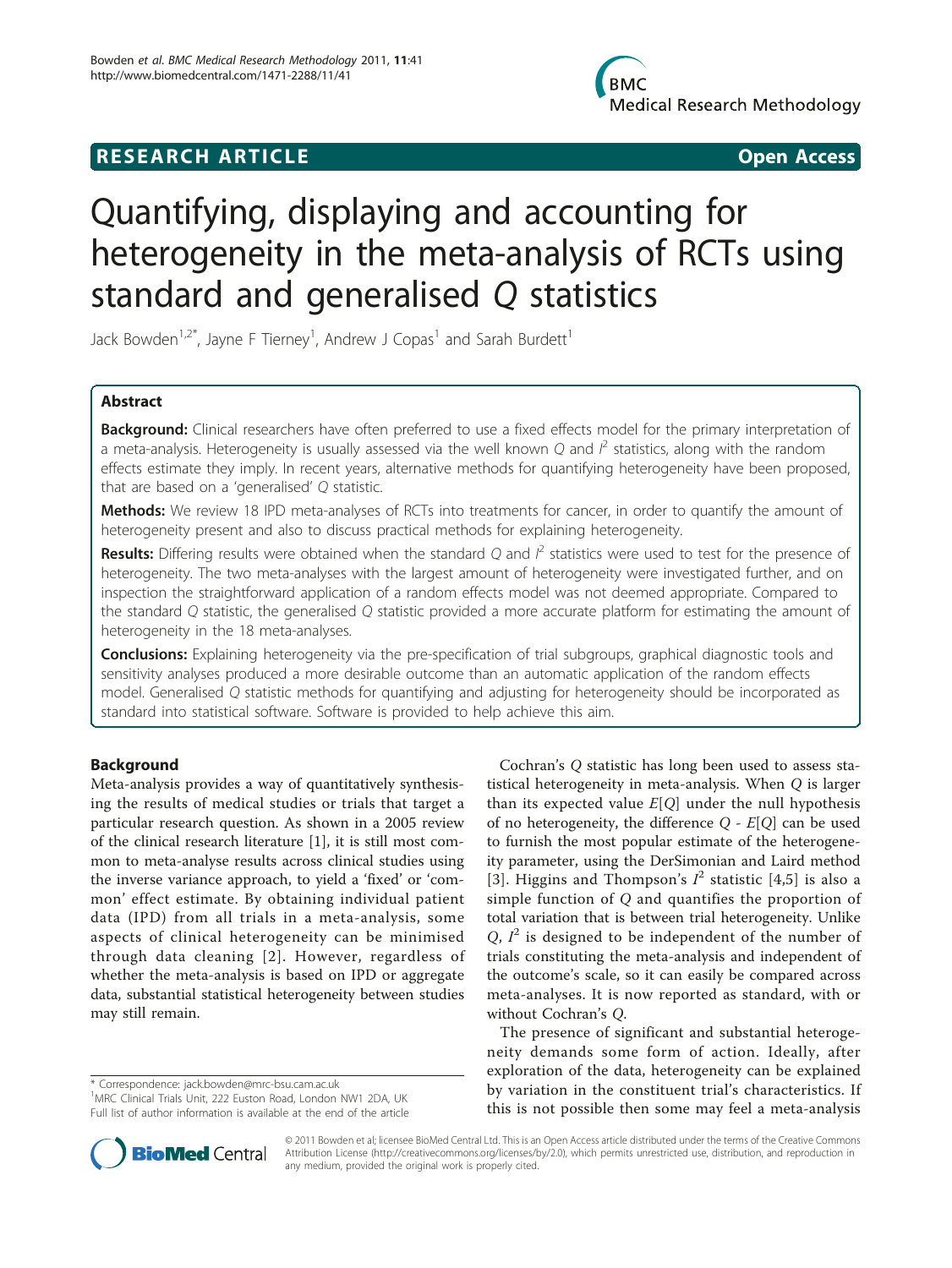<span id="page-1-0"></span>inappropriate altogether, whereas some would opt for fitting a random effects model to the data instead. There is no accepted rule for deciding on when a move from a fixed to a random effects model is the right course of action [[6\]](#page-10-0). Clearly, all other things being equal, the larger the magnitude of the heterogeneity the stronger the case for a shift. However, as the amount of heterogeneity increases, so too does the potential impact of moving from one model to the other. Thus, with increasingly diverging interpretations, it is sometimes very difficult to make a satisfactory decision on which model to choose, or indeed whether to pool the trials in a meta-analysis at all.

In Methods we review the standard approach to metaanalysis and heterogeneity quantification based on the Q statistic. We then introduce a similar approach based on a 'generalised Q' statistic that has recently been proposed. In Results we analyse the summary data from 18 separate IPD meta-analyses to see whether the original conclusions could have been sensitive to the choice of fixed or random effects model. A more in-depth analysis is then conducted on the two meta-analyses with the largest observed heterogeneity. The 18 meta-analysis are then used to illustrate the relative performance of the standard and generalised Q statistics in measuring the extent of heterogeneity present. Finally, in Discussion and Conclusions we review the issues raised and offer recommendations for the future quantification and reporting of heterogeneity in meta-analysis.

#### The data

The MRC Clinical Trials Unit has carried out systematic reviews and IPD meta-analyses, predominantly in cancer since 1991. Their common primary aim has been to assess whether treatment interventions have improved patient survival. Specific areas of focus include cancers of the brain, lung, cervix, ovaries and bladder. Table 1 shows the summary statistics of 18 such IPD meta-analyses [[7](#page-10-0)-[17](#page-10-0)]. The usefulness of these meta-analyses is that they all pre-specified subgroup analyses by trial and patient characteristics in order to explain potential heterogeneity. For illustration these analyses are done ignoring any pre-specified groupings and are only with respect to the primary outcome of overall survival. A two-stage approach was taken for each meta-analysis treatment comparison. That is, fixed effect hazard ratio estimates were calculated for each trial using the log rank method, [\[18](#page-10-0)], these estimates were then combined using fixed and random effects models in the same manner as for aggregate data. The meta-analyses differed in terms of their size (from 5-19 studies), their fixed effect hazard ratio effect estimate (0.65-1.20) and their heterogeneity (Q statistic p-values from  $1.97 \times 10^{-5}$ to 0.99 and  $I^2$  from 0 to 75%).

Table 1 The summary statistics for 18 meta-analyses carried out by the MAG

| Meta-<br>analysis | #<br>trials | Q,<br>P-value | $I_{DI}^{2}$ (%) | Fixed Effect HR (CI)<br>P-value |
|-------------------|-------------|---------------|------------------|---------------------------------|
| cervix 1 [15]     | 18          | 44.48, 0.00   | 62               | 1.05 (0.93-1.19) 0.39           |
| cervix 2 [17]     | 18          | 20.83 0.23    | 18               | 0.76 (0.67-0.85) 0.00           |
| cervix 3 [15]     | 5           | 9.18, 0.06    | 56               | $0.65$ $(0.53 - 0.80)$ $0.00$   |
| bladder 1 [14]    | 9           | 7.27, 0.51    | $\Omega$         | 0.91 (0.83-1.01) 0.08           |
| bladder 2 [16]    | 6           | 2.25, 0.81    | $\Omega$         | 0.75 (0.60-0.96) 0.02           |
| nsclc 1 [8]       | 17          | 28.98, 0.02   | 45               | 1.04 (0.96-1.12) 0.33           |
| nsclc 2 [8]       | 7           | 3.63, 0.73    | $\Omega$         | 0.98 (0.83-1.14) 0.76           |
| nsclc 3 [8]       | 25          | 22.32, 0.56   | $\bigcap$        | 0.90 (0.83-0.97) 0.01           |
| nsclc 4 [8]       | 11          | 39.63, 0.00   | 75               | 0.84 (0.74-0.95) 0.01           |
| ovarian 1 [7]     | 19          | 21.92, 0.24   | 18               | 0.98 (0.91-1.06) 0.69           |
| ovarian 2 [7]     | 11          | 12.83, 0.23   | 22               | $0.93$ $(0.83 - 1.05)$ $0.23$   |
| ovarian 3 [10]    | 9           | 14.78, 0.06   | 46               | 0.88 (0.79-0.98) 0.02           |
| ovarian 4 [10]    | 9           | 10.35, 0.24   | 23               | $0.91$ $(0.80 - 1.05)$ $0.21$   |
| ovarian 5 [10]    | 12          | 2.57, 1.00    | $\bigcap$        | 1.02 (0.93-1.12) 0.66           |
| port [11]         | 9           | 13.06, 0.11   | 39               | 1.21 (1.08-1.34) 0.00           |
| sarcoma [9]       | 14          | 11.80, 0.54   | $\bigcap$        | $0.89$ $(0.76 - 1.03)$ $0.12$   |
| oeso [12]         | 6           | 10.37, 0.07   | 52               | 0.89 (0.78-1.01) 0.06           |
| glioma [13]       | 12          | 13.29, 0.27   | 17               | 0.85 (0.78-0.92) 0.00           |

## Methods

Consider a meta-analysis of M studies. When study i out of *M*'s effect estimate - denoted by  $\hat{\theta}_i$  - is assumed to be normally distributed with a known variance  $\sigma_i^2$ , then one can think of the study estimates as centered around a common mean parameter  $\theta$  as in formula (1):

$$
\hat{\theta}_i = \theta + \varepsilon_i + u_i \tag{1}
$$

The  $\epsilon_i$  term relates to the precision of study *i*'s estimate, and is assumed to follow a  $N$  (0,  $\sigma_i^2$ ) distribution.

The  $u_i$  term is assumed to have zero mean and a variance of  $\tau^2$ ; it is included to represent potential between trial heterogeneity. When  $\tau^2$  equals 0 all studies provide an estimate of the same mean parameter  $\theta$ . Under the assumption that  $\tau^2$  is 0 the fixed effect (FE) estimate, associated variance and assumed asymptotic distribution can be obtained:

$$
\hat{\theta}_{FE} = \frac{\sum_{i=1}^{M} W_i \hat{\theta}_i}{\sum_{i=1}^{M} W_i}, \quad Var\big(\hat{\theta}_{FE}\big) = V_{FE} = \frac{1}{\sum_{i=1}^{M} W_i}, \quad \hat{\theta}_{FE} \sim N\big(\theta, \; V_{FE}\big) \eqno{(2)}
$$

where  $W_i = 1/\sigma_i^2$  is study *i*'s precision.

## Heterogeneity quantification using the standard Qstatistic

If the fixed effects assumption is true then Cochran's statistic:

$$
Q = \sum_{i=1}^{M} W_i (\hat{\theta}_{FE} - \hat{\theta}_i)^2
$$
 (3)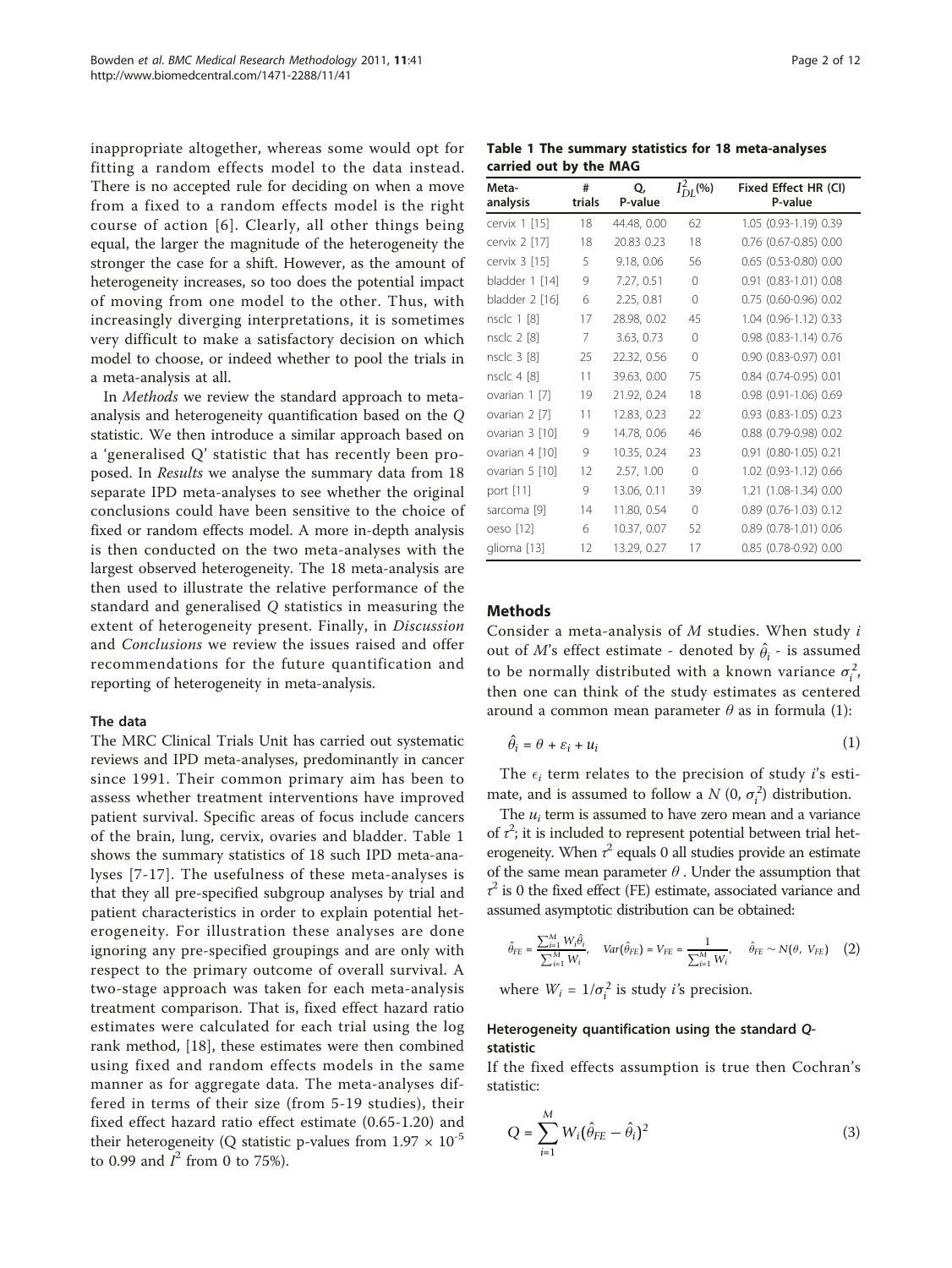should follow, asymptotically, a  $\chi^2$  distribution, with expected value equal to  $M$  - 1. However, if  $\tau^2$  is non zero so that there is a degree of heterogeneity among the trials, study *i* provides an estimate of  $\theta + u_i$  and the expected value of Q equals

$$
E[Q] = \frac{\tau^2 + s^2}{s^2} (M - 1) \tag{4}
$$

where  $s^2 = \frac{\sum W_i (M-1)}{(\sum W_i)^2}$  $(\sum W_i)^2 - \sum W_i^2$ , and is referred to as the 'typical' within study variance.

The most commonly applied estimate of  $\tau^2$  is due to DerSimonian and Laird [[3\]](#page-10-0). This simply replaces  $E[Q]$  in formula (4) with its observed value in formula (3) and solves  $\tau^2$  to give what we term  $\hat{\tau}_{DL}^2$ . This estimate is truncated to zero if negative and then used to provide re-weighted overall mean estimate (and variance  $V_{RE}$ ) by replacing  $W_i$  in (2) with  $W_i^* = (\sigma_i^2 + \hat{\tau}_{DL}^2)^{-1}$ . The 'RE' subscript denotes 'random effects'. This method has become synonymous with random effects meta-analysis, because of its ease of use - it does not require statistical maximisation software and does not impose constraints on the distribution of the random effects  $u_i$  [[19\]](#page-10-0). Furthermore,  $\tau_{DL}^2$  can be used to furnish the most popular measure of the extent of heterogeneity - Higgins and Thompson's  $I^2$  value [[4,5\]](#page-10-0) - since

$$
\frac{\tau_{DL}^2}{\tau_{DL}^2 + s^2} = \frac{Q - (M - 1)}{Q} = I^2
$$

when  $Q > M - 1$ .

From a philosophical perspective, fixed effect and random effects estimates target very different quantities. Fixed effect models estimate the weighted mean of the study estimates, whereas random effects models estimate the mean of a distribution from which the study estimates were sampled. However, if model (1) is correct and we are additionally willing to assume that the  $u_i$  terms are independent of the  $\epsilon_i$  terms, then they should both provide estimates of the same parameter  $\theta$ . Another consequence of this independence assumption is that the individual study estimates  $\hat{\theta}_i$  should be independent of the  $\epsilon_i$  terms, and hence we do not expect the magnitude of the effect estimate to be correlated with its precision.

## Heterogeneity quantification using a 'generalised' Qstatistic

 $\tau_{DL}^2$  is very easy to calculate but may itself be a misleading estimate of the true heterogeneity present. More sophisticated likelihood-based methods - such as 'REML' [\[20](#page-10-0)], or Bayesian methods using MCMC [[21](#page-11-0)] may be preferred, but are more computationally demanding to calculate and also impose distributional

assumptions on the random effects. Recently, a method has been championed that combines some of the computational simplicity of the DerSimonian and Laird method, with the rigor and accuracy of likelihood based approaches. DerSimonian and Kacker [[22](#page-11-0)] (and others [[23-25](#page-11-0)]) have noted that a generalisation of the Q statistic in equation (3) can be written as:

$$
Q(\tau^2) = \sum_{i=1}^{M} W_i^* (\hat{\theta}_i - \hat{\theta}_{RE})^2
$$
 (5)

where  $W_i^* = (\sigma_i^2 + \tau^2)^{-1}$  and where  $\hat{\theta}_{RE}$  is also calculated from equation (2) by replacing  $W_i$  with  $W_i^*$ . Like the standard Q statistic in equation (3), this also follows a  $\chi^2_{M-1}$  distribution under the null hypothesis of no heterogeneity. Paule and Mandel [[23\]](#page-11-0) (PM) and DerSimo-nian and Kacker [\[22](#page-11-0)] propose to estimate  $\tau^2$  by iterating equation (5) until  $Q(\tau^2)$  equals its expected value of M-1; this estimate will be referred to as  $\tau_{PM}^2$ . DerSimonian and Kacker recommend using  $\tau_{PM}^2$  since it is still very easy obtain, is guaranteed to have at most one solution and provides a more accurate estimate of  $\tau^2$  that closely mirrors both the REML estimate and the generalized Bayes estimate [\[24](#page-11-0)], which are both much harder quantities to obtain computationally.

Viechtbauer [[25](#page-11-0)] suggests that equation (5) can additionally be used to provide an  $\alpha$ -level confidence set for  $\tau_{P\!M}^2$  by finding the values of  $\tau^2$  that equate  $Q(\tau^2)$  with the  $\alpha/2$ th and 1-  $\alpha/2$ th percentiles of the  $\chi^2_{M-1}$  distribution. He showed that this method performed very well in a simulation study that evaluated its coverage properties compared to a range of other methods - such as Biggerstaff and Tweedie [[26](#page-11-0)] and Sidik and Jonkman [[27\]](#page-11-0) - primarily because it is based on an exact  $\chi^2$  distribution, rather than a distributional approximation.

A criticism one might therefore have of  $I^2$  is that its standard definition is intertwined with the commonly applied DerSimonian and Laird estimate  $\tau_{DL}^2$ . A generalised  $I^2$  statistic, say  $I^2_{x}$ , could easily be defined for a meta-analysis with typical within study variance  $s^2$  as

$$
\frac{\tau_x^2}{\tau_x^2+s^2}
$$

for any estimate of the between study variance  $\tau_x^2$ . From now on we will refer to Inconsistency statistics specifically utilising the DL method as  $I_{DL}^2$  and those specifically utilising the PM method as  $I_{PM}^2$ . The term  $I^2$ will be reserved for discussing the general concept of Inconsistency.

## Reference intervals for  $I_{DL}^2$  and  $I_{PM}^2$

Since the Inconsistency statistic is a data derived estimate, it is possible to plot a confidence (or 'reference')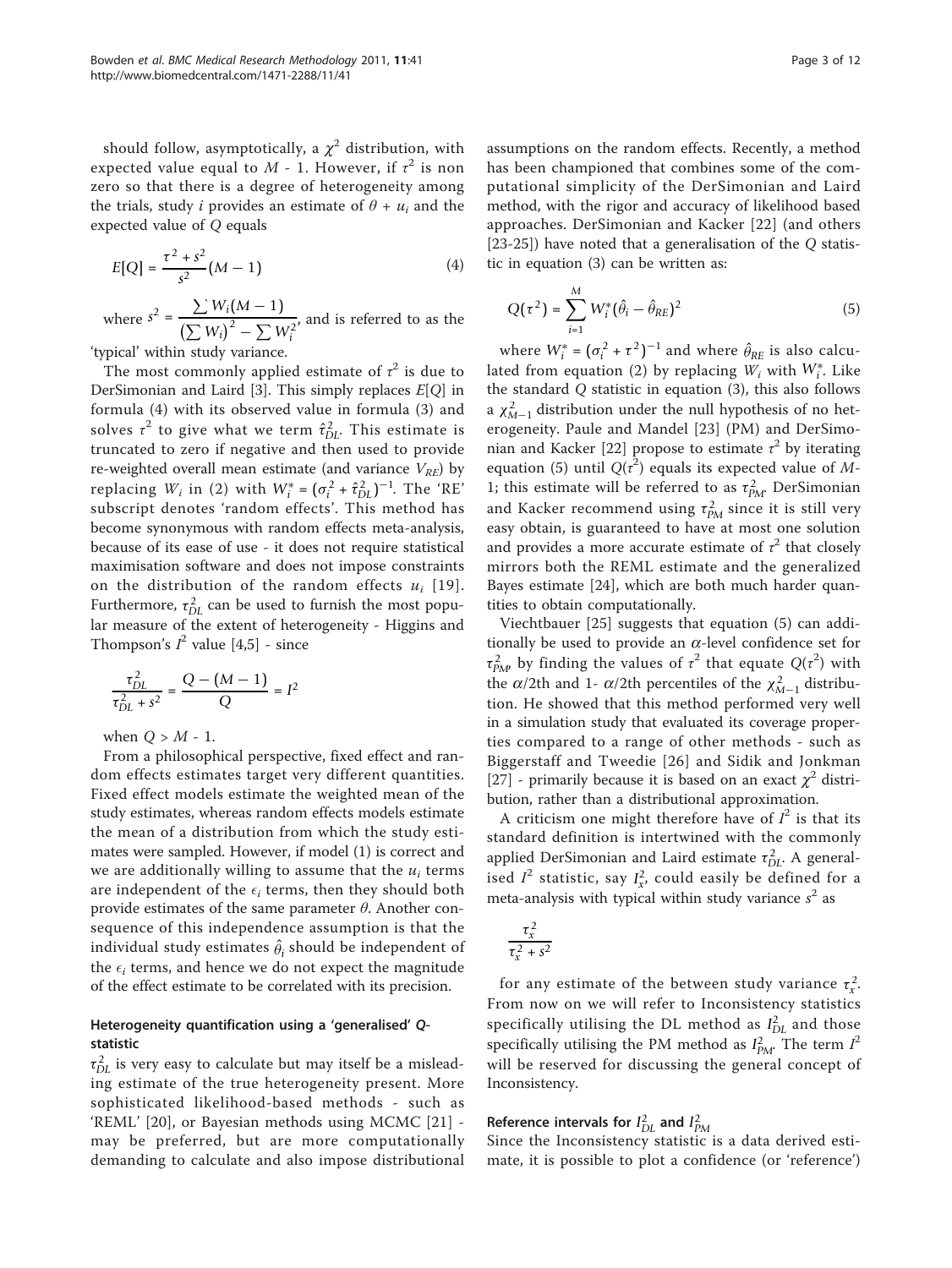interval around it to highlight its inherent uncertainty. Higgins and Thompson [\[4](#page-10-0)] recommend basing reference intervals for  $I_{DL}^2$  using the variance of the related 'H' measure, since they are simple functions of one another. This involves using one of two formulae depending on the value of  $O$  relative to  $M$ . The lower bound of these intervals, if negative, is curtailed at zero. We will calculate  $(1-\alpha)$  level reference intervals for  $I_{PM}^2$  for each metaanalysis as

$$
\left(\frac{\tau_{PM,L}^2}{\tau_{PM,L}^2 + s^2}, \frac{\tau_{PM,U}^2}{\tau_{PM,U}^2 + s^2}\right) \tag{6}
$$

where  $\tau_{PM,L}^2$  and  $\tau_{PM,U}^2$  represent the values of  $\tau^2$  equating  $Q(\tau^2)$  to the lower  $\alpha/2$  and upper 1- $\alpha/2$  percentiles of the relevant  $\chi^2$  distribution.

## Results

## A standard Q-statistic analysis

Figure [1](#page-4-0) shows the  $I_{DL}^2$  statistics (plus 90% reference intervals) for the [1](#page-1-0)8 meta-analyses in Table 1. The  $\tau_{DL}^2$ estimates for each study are also shown. In order to compliment the Inconsistency reference intervals, the 18 trials are coloured according to their assigned Q statistic status; green for no heterogeneity  $(Q \lt M - 1)$ , orange for non-zero but insubstantial heterogeneity (p-value > 0.1) and red for substantial heterogeneity (p-value < 0.1). We can not plot a meaningful  $I_{DL}^2$  reference interval for the 'Ovarian 5' meta-analysis [[10](#page-10-0)]. This had the smallest estimated  $I_{DL}^2$  value of -3.28. Whilst the point estimate is curtailed to 0, the upper 90% reference limit calculated from the exact value is still negative.

One could use the reference intervals around  $I_{DL}^2$  to directly test for the presence of heterogeneity, as apposed to Q; a strategy suggested by Medina et. al. [[28\]](#page-11-0). From Figure [1](#page-4-0) we see that only 3 out of the 7 meta-analyses with significant Q statistics produced significant  $I_{DL}^2$  statistics at the 10% level. Since Q and  $I_{DL}^2$ are so closely related it is perhaps surprising to some reviewers that such differing conclusions could arise.

Figure [2](#page-5-0) plots the hazard ratio estimates and associated 95% confidence intervals obtained for each trial under the fixed effect and random effects models. The random effects estimates are obtained via the two-stage DL method previously described to highlight their differences. The correlation between the two hazard ratio measures across trials is naturally high. Six out of the 18 meta-analyses exhibit no heterogeneity at all. That is, the Q-statistic was less than its expected value - providing an estimate for  $\tau_{DL}^2$  of zero and an  $I_{DL}^2$  of zero. Of these six, 2 meta-analyses showed a significant fixed effect estimate at the 5% level and 4 did not. From the

remaning 12 meta-analyses with an  $I_{DL}^2 > 0$  and so with distinct fixed and random effects estimates, the clinical interpretation of the overall results is generally similar by either approach. For example, only one out of the 18 meta-analyses - Ovarian 3 [[10](#page-10-0)] - do we see the fixed and random effects estimates with p-values either side of 0.05, that may lead some to interpret the meta-analysis differently.

From Figure [1](#page-4-0), the two meta-analyses with the most apparent statistical heterogeneity were NSCLC 4 [\[8](#page-10-0)] and Cervix 1 [\[15\]](#page-10-0). They also exhibit the most marked differences between their fixed and random effects estimates, as highlighted by large deviations from the diagonal shown in red in Figure [2.](#page-5-0) These two meta-analyses are now discussed further, in order to demonstrate how we chose to investigate these heterogeneous data sets.

#### The NSCLC 4 meta-analysis

This meta-analysis compared the effectiveness of supportive care plus chemotherapy versus supportive care alone for patients with advanced non-small cell lung cancer. The fixed effect hazard ratio estimate of 0.84 suggests a substantial and highly significant benefit from the addition of chemotherapy with a p-value for a null effect of 0.005. The random effects model estimate of 0.77 suggested an even more extreme benefit of chemotherapy. However, such was the magnitude of heterogeneity detected - as revealed by an  $I^2$  of 75% - this estimate is attributed much less certainty, with a p-value of 0.04.

On a closer inspection of these data, the size of the study appears to be correlated with its estimated effect indeed the largest study (oxford) and the smallest study (CEP-85) cover the complete range of all the estimates. Figure [3](#page-6-0) (right) shows a funnel plot [[29](#page-11-0)] of the same data to highlight this more clearly. If the independence assumption in equation (1) holds, then we would expect the plot to be symmetrical around the mean estimate. Although funnel plot asymmetry is not necessarily indicative of dissemination bias (or 'small study' effects), the prevailing, uncontroversial view is that unbiased study dissemination is more likely to occur for larger studies than for smaller studies, and it is certainly one possible explanation for what we see here. Egger's regression [[30\]](#page-11-0) - which can be thought of as a very general test for dissemination bias [[31](#page-11-0)] - provides some evidence for a higher than average correlation between effect size and precision (p-value 0.098). This correlation is the reason for the large difference between the estimates  $\hat{\theta}_{\text{FE}}$  and  $\hat{\theta}_{\textit{RE}}$ . As the contributing trials spanned 30 years, the types of chemotherapy used varied considerably and consequently the pre-specified main analysis sub-divided trials into chemotherapy categories. This was indeed helpful in resolving the issue before any further, more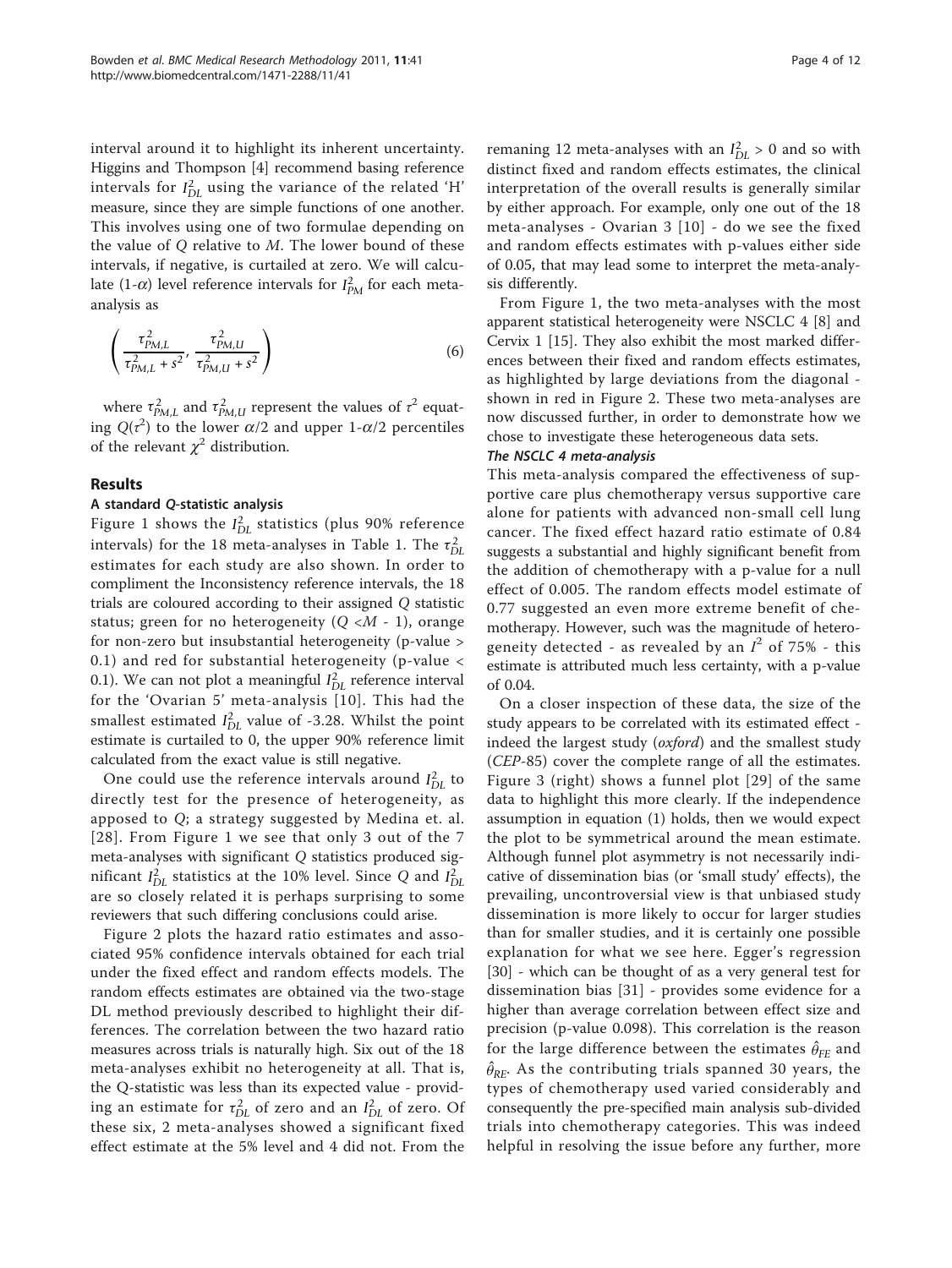<span id="page-4-0"></span>

subjective analyses were attempted. Of the 11 relevant trials identified, it was found that 2 trials used long term alkylating agents, 1 trial used a Vinca alkaloid/etoposide agent and 8 used a Cisplatin based regimen. The results of this subgroup analysis are shown against the results across all trials in Table [2.](#page-6-0) Among the 8 Cisplatin trials we saw a slight decrease in the estimated magnitude of heterogeneity with  $I_{DL}^2$  down to 68%. The homogeneity p-value from the standard Q-statistic was also far less significant, but is arguably due in some degree to a loss of power resulting from splitting the data. The main effect was however a clear reduction in the amount of funnel plot asymmetry (Egger's regression p-value 0.38) and consequently much better agreement between fixed and random effects model estimates.

#### The Cervix 1 meta-analysis

This meta-analysis compared neoadjuvant chemotherapy plus local treatment versus local treatment alone for

patients with Cervical cancer. Both the fixed and random effect estimates indicated a slight benefit in the experimental treatment but neither estimate is Significant (Table [1](#page-1-0)). Significant heterogeneity was present in the 18 trials with a reported  $I_{DL}^2$  of 62%. In the original research process, clinical advice influenced a preplanned decision to split the studies into two groups, depending on whether chemotherapy was given in cycles lasting longer than, or less than, 14 days. The results for these subgroups are shown in Figure [4](#page-7-0) (left) and Table [2.](#page-6-0) No evidence of heterogeneity was apparent in the trials using longer chemotherapy cycles. Furthermore, for this subgroup both the fixed effect and random effects estimates suggest a highly Significant and substantial detrimental effect of neoadjuvant chemotherapy.

Significant heterogeneity persisted in the results of trials using shorter chemotherapy cycles. The fixed effect result suggested a modest benefit from short cycle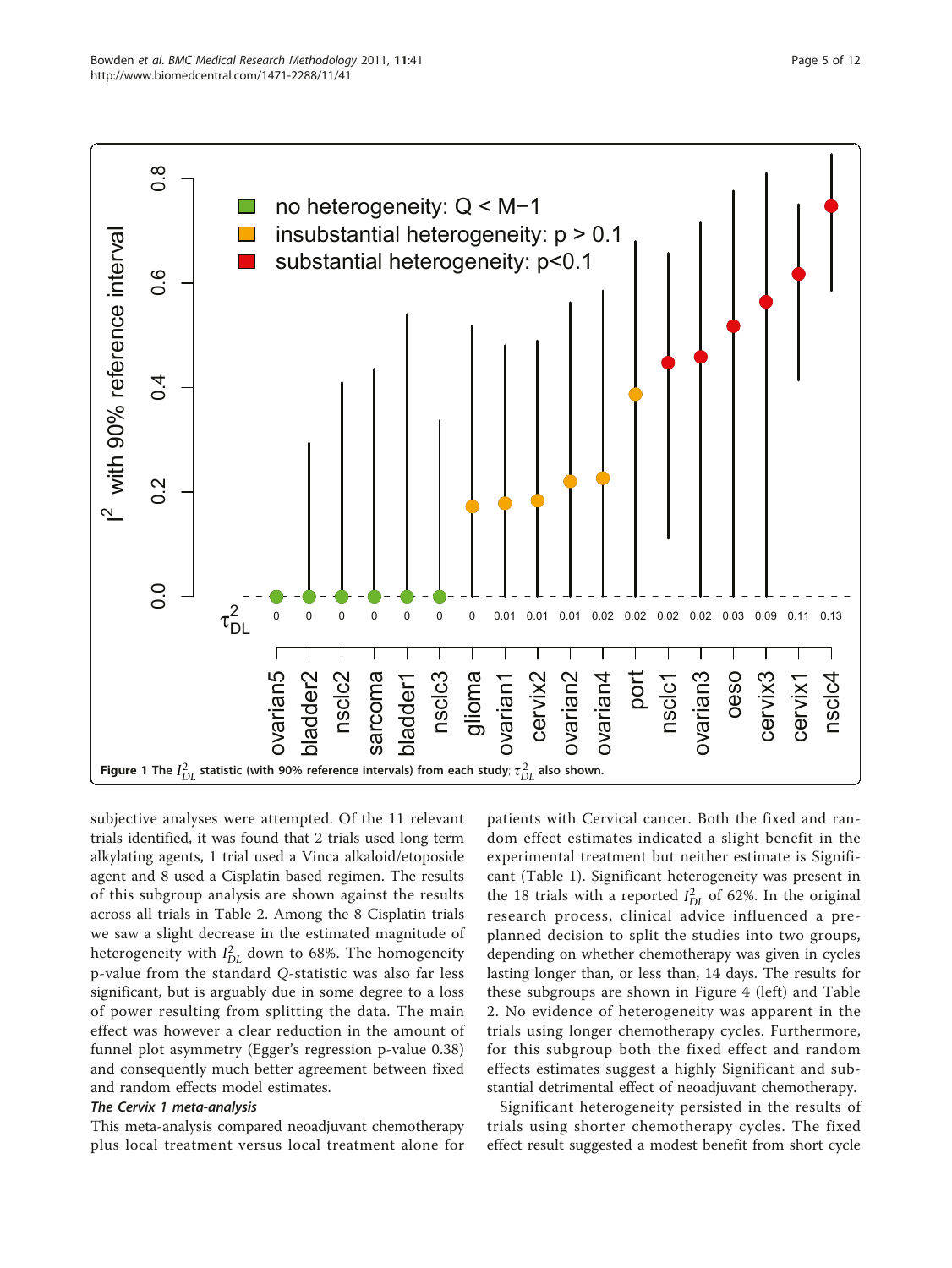<span id="page-5-0"></span>

chemotherapy, whereas the random effects model suggested less of an effect and a much wider confidence interval overlapping the null effect of 1. However our conclusions were also guided by a sensitivity analysis of the shorter duration trials, excluding the MRC CeCa trial. Figure [4](#page-7-0) (right) shows a Baujat plot [[32,33](#page-11-0)] of the data; on the horizontal axis is the contribution of each study to the overall Q statistic in equation (3), on the vertical axis is the difference between the fixed effect estimate  $\widehat{\theta}_{\texttt{FE}}$  with and without each study, standardised by the total variance of the fixed effect estimate without that study. If the fixed effects model is correct, each point's horizontal component should be approximately  $\chi_1^2$  distributed. The *CeCa* trial is way out on its own, whereas the other trials all fall within the 95th

percentile of this distribution. Thus the total heterogeneity present is very much a product of this single trial. Furthermore, the CeCa trial's large vertical component shows that its inclusion Significantly alters the fixed effects estimate too. Excluding the CeCa trial gave a fixed-effect result still favouring short cycle chemotherapy (HR =  $0.76$ ,  $95\%CI = 0.62 - 0.92$ ) and heterogeneity was much reduced. Repeating the sensitivity analysis using a random effects model gave very similar results  $(HR = 0.75,95\%CI = 0.58-0.95).$ 

#### A generalised-Q analysis

Figure [5](#page-7-0) (left) shows the generalised estimation procedure enacted on the NSCLC1 meta-analysis. From Figure [1](#page-4-0) this meta-analyses, along with NSCLC 4 and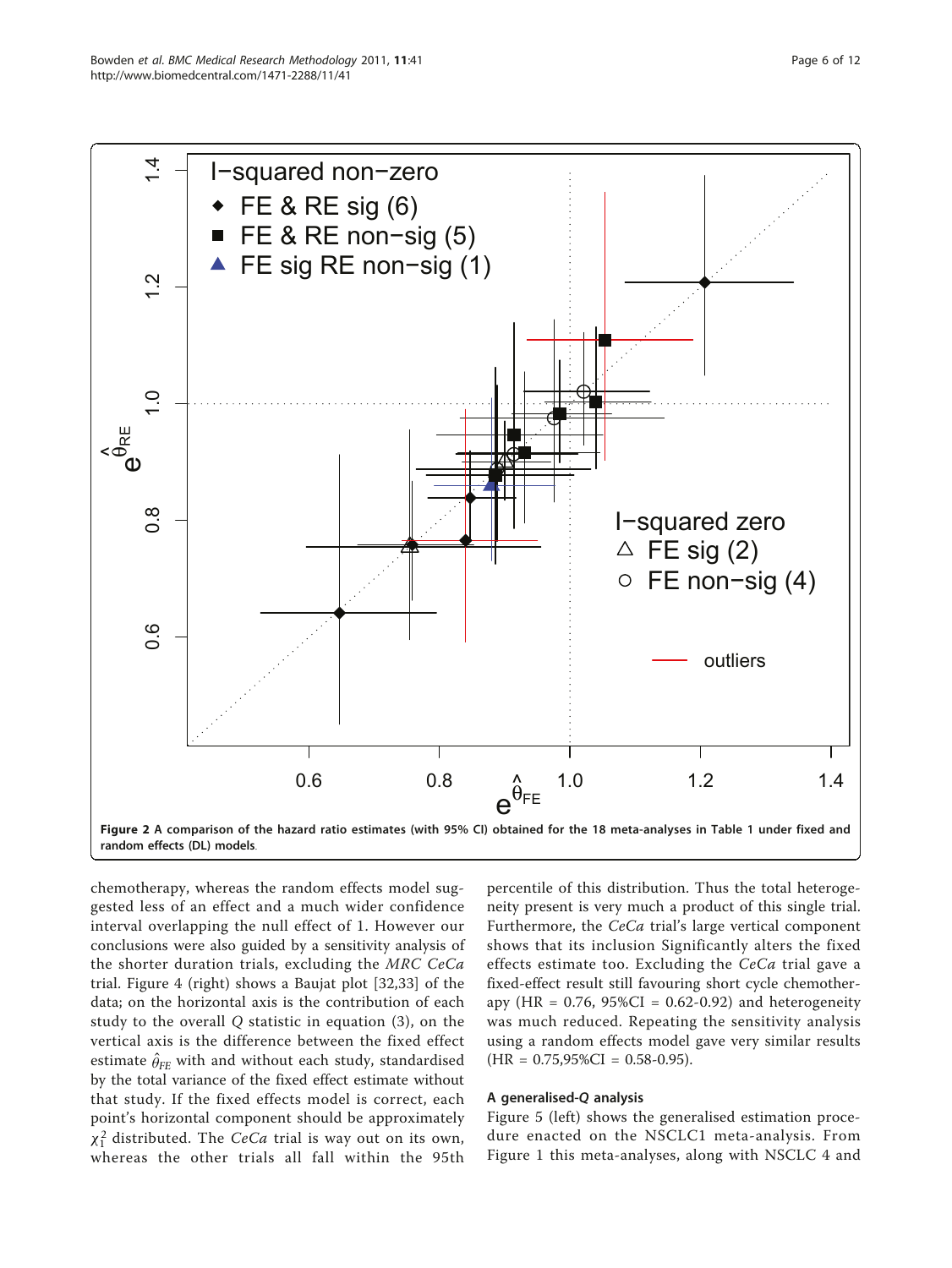<span id="page-6-0"></span>

Cervix 1, exhibited such strong heterogeneity that its 90% *I* 2 *DL* reference interval did not contain 0. It contains 17 studies and hence an estimate for  $\tau_{PM}^2$  is obtained by equating  $Q(\tau^2)$  to a  $\chi^2$  statistic with 16 degrees of freedom. We plot the  $\tau_{PM}^2$  estimate corresponding to its mean of 16. We also plot two more solutions that have not been considered so far; setting  $Q(\tau^2)$  to the median or 50th percentile of the  $\chi^2$  distribution (which seems consistent with the approach of Viechtbauer), and also to the mode of  $M$  - 2. The spread of these solutions, determined by the skewness of the  $\chi^2$  distribution makes clear how the uncertainty as to the value of  $\tau^2$  is heavily dependent on the number of studies. The DerSimonian and Laird estimate  $\hat{\tau}_{DL}^2$  is equal to 0.024. When this is plugged into  $Q(\tau^2)$  it would equate to a  $\chi^2$ statistic with approximately 19 degrees of freedom. Viechtbauer's 95% confidence set for  $\tau^2$  is (0.004-0.147). Figure [5](#page-7-0) (right) shows, for all 18 meta-analyses, how the

|  |  | Table 2 Subgroup analyses for the two examples |  |  |  |  |  |
|--|--|------------------------------------------------|--|--|--|--|--|
|--|--|------------------------------------------------|--|--|--|--|--|

estimates for  $\tau_{PM}^2$  based on the generalised Q statistic compared to the original estimates -  $\tau_{DL}^2$ , the original traffic light colour markings are retained.

Figure [6](#page-8-0) (left) plots Higgins and Thompson's *I*<sub>DL</sub> plus 90% reference interval (as in Figure [1\)](#page-4-0) versus equivalent reference intervals for  $I_{PM}^2$  - as shown in equation (6). We additionally highlight the mean, median and modal values of  $I_{PM}^2$  to indicate the spread of even these central measures.

#### A simulation study

The point estimates and confidence intervals for  $I_{PM}^2$  differ from the original  $I_{DL}^2$  - in particular the confidence intervals for  $I_{PM}^2$  are noticeably wider. In order to see if this extra width truly reflected the uncertainty in the estimation of  $I_{PM}^2$  or instead if it was over-conservative, we conducted twelve simulation studies, each one based

| <b>Trial Group</b> | # trials    | Q, P-value, $I_{DI}^2(\%)$                              | Fixed Effect HR (CI) P-value | Random Effects HR (CI) P-value |  |  |
|--------------------|-------------|---------------------------------------------------------|------------------------------|--------------------------------|--|--|
|                    | NSCLC data  |                                                         |                              |                                |  |  |
| all                |             | 39.6 (1.97e-05) 74.8                                    | 0.84 (0.74-0.95) 5.42e-03    | 0.77 (0.59-0.99) 0.042         |  |  |
| Cisplatin          | 8           | 22.2 (2.34e-03) 68.5                                    | 0.73 (0.63-0.85) 6.63e-05    | 0.70 (0.53-0.93) 0.014         |  |  |
|                    |             | $Q_{int} = 39.62 - (22.20 + 8.72) = 8.70$ (p = 0.003)   |                              |                                |  |  |
| $a  ^*$            |             | $0.84$ (0.61-1.16) 0.21                                 |                              |                                |  |  |
|                    | Cervix data |                                                         |                              |                                |  |  |
| $>14$ days         |             | 12.76 (0.24) 22                                         | 1.25, (1.07, 1.46) 0.005     | 1.27 (1.06,1.53) 0.0099        |  |  |
| $\leq$ 14 days     |             | 20.74 (0.002) 71                                        | 0.83, (0.69,1.00) 0.046      | $0.87$ $(0.60, 1.25)$ $0.44$   |  |  |
|                    |             | $Q_{int} = 44.48 - (12.76 + 20.74) = 10.98$ (p = 9e-04) |                              |                                |  |  |

 $Q_{int}$  denotes the subgroup interaction test statistic. \* denotes the Henmi-Copas analysis: which puts a 'random effects' confidence interval around the fixed effects estimate.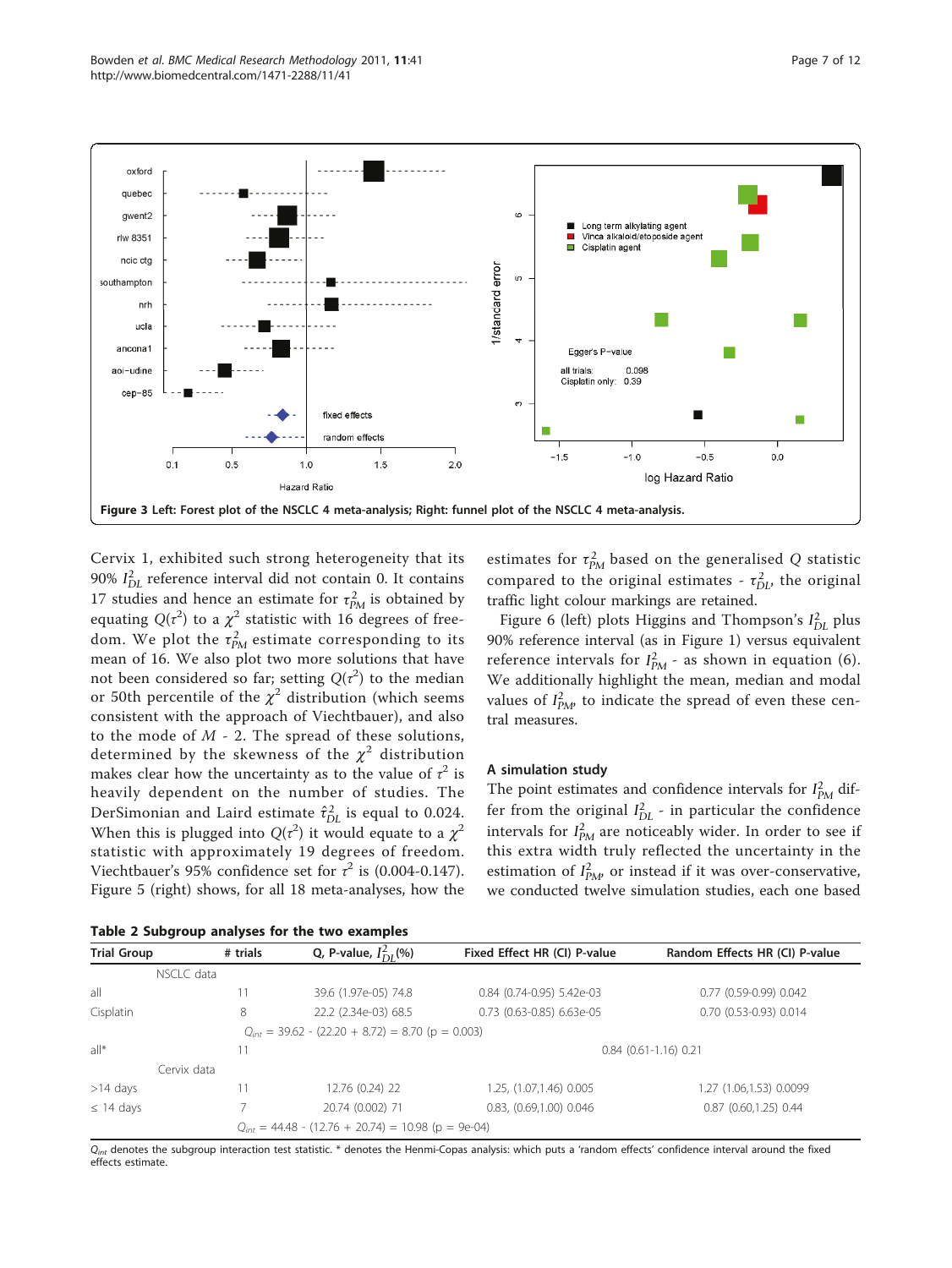<span id="page-7-0"></span>

on the characteristics of a meta-analysis which exhibited some heterogeneity (from 'Glioma' to 'NSCLC 4'). From each one we took the number of studies M, within study variances  $\sigma^2$  and the DL heterogeneity estimate  $\tau_{DL}^2$ . For meta-analysis *j*, *j* = 1, ..., 12, we then simulated 10,000 new meta-analyses of  $M_i$  study estimates

 $\hat{\theta}_i \sim N(\theta = 0, \sigma_i^2 + \tau_{DL}^2)$  for  $i = 1, ..., M_j$ . The choice of  $\theta = 0$  is clearly unimportant. Since the within study variances and the true  $\tau^2$  values were held fixed, the true value of  $I^2$  stayed fixed at the original value reported in Table [1,](#page-1-0) and  $I_{DL}^2 = I_{PM}^2$ . We then calculated the proportion of 95% reference intervals for  $I_{DL}^2$  and  $I_{PM}^2$  that



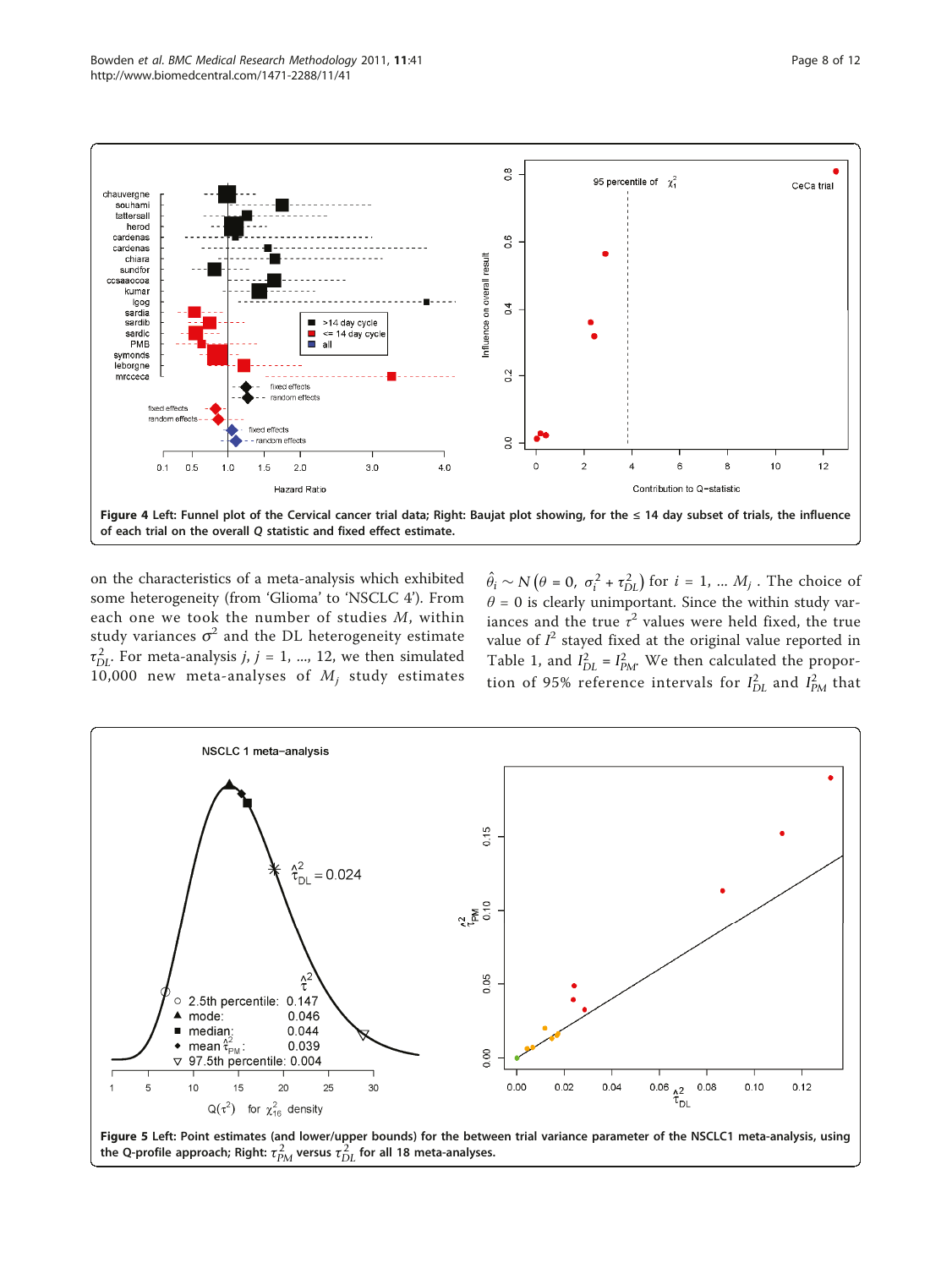<span id="page-8-0"></span>

contained the true value. Figure 6 (left) shows the results. Higgins and Thompson's  $I_{DL}^2$  reference interval appears to exhibit sub-optimum coverage, which is especially clear when the true value of  $I^2$  is large. Reference intervals for  $I_{PM}^2$  based on equation (6) appear to well maintain the desired coverage across all 12 simulation scenarios.

## **Discussion**

## NSCLC 4 and Cervix 1

As mentioned in Methods, in the presence of heterogeneity we still expect fixed and random effects estimates to be targeting a single quantity. However, in Results the two meta-analyses with the largest heterogeneity also showed that largest empirical differences between  $\hat{\theta}_{\texttt{FE}}$ and  $\hat{\theta}_{\textit{RE}}$ . The NSCLC 4 data was a good example of this, being the meta-analysis with the largest outward heterogeneity, but with also clear funnel plot asymmetry. If we had been ignorant as to the type of chemotherapy used in each study, and therefore had no way of explaining the heterogeneity, we would perhaps have considered applying a random effects model, despite suspecting small study effects. Random effects estimation in this context can start to look considerably less attractive, because  $\hat{\theta}_{\text{RE}}$  gives *more* (rather than less) relative weight to the smaller studies than  $\hat{\theta}_{FE}$  since for any study *i*,  $W_i$ ≥  $W_i^*$ , a fact first highlighted by Greenland [[34](#page-11-0)]. This has lead some to propose bias adjustment procedures to counteract small study effects [\[35](#page-11-0)-[37](#page-11-0)]. Henmi and Copas [[38\]](#page-11-0) have recently advocated an interesting compromise; to use the fixed effects point estimate  $\hat{\theta}_{\text{FE}}$  - that is robust to small study effects - but surrounded by a confidence interval derived under the random effects

model. As shown in (Table [2](#page-6-0)), when applied to all studies in the NSCLC 4 meta-analysis this puts a 95% confidence interval of  $(0.61-1.16)$  around  $\hat{\theta}_{FE} = 0.84$ , with an associate p-value of 0.21, bringing the treatment's benefit severely into doubt. Fortunately, we were able to plausibly explain most of the asymmetry present by the differing types of chemotherapy regimens used, providing a much more useful answer with added clinical insight.

For the Cervix meta-data, stratifying the trials by chemotherapy cycle duration helped to partially explain the heterogeneity. Again, in doing so it raised interesting clinical questions about the effective treatment of this cancer. The remaining heterogeneity present in the short cycle chemotherapy trials was removed by excluding an outlying study in a sensitivity analysis, guided by the results of a Baujat plot. Throwing data away is generally frowned upon by statisticians, and more sophisticated methods for incorporating so called 'outliers' have been proposed [\[39\]](#page-11-0). However, for small outlying studies this strategy is clearly a convenient and effective option. We could find no explanation for the extreme effect found by the CeCa trial in its design or patient population, but it is perhaps worth noting that, along with the PMG and LGOG trials, its results were never published in a peer reviewed journal. Clearly, one of the advantages of a meta-analysis is to bring together the totality of evidence, including especially trials whose results were not fully disseminated in the past. We do not know if the extreme results observed specifically in the CeCa and LGOG trials influenced their original non-publication, but it is certainly worrying that the overall picture of evidence is far easier to interpret in their absence.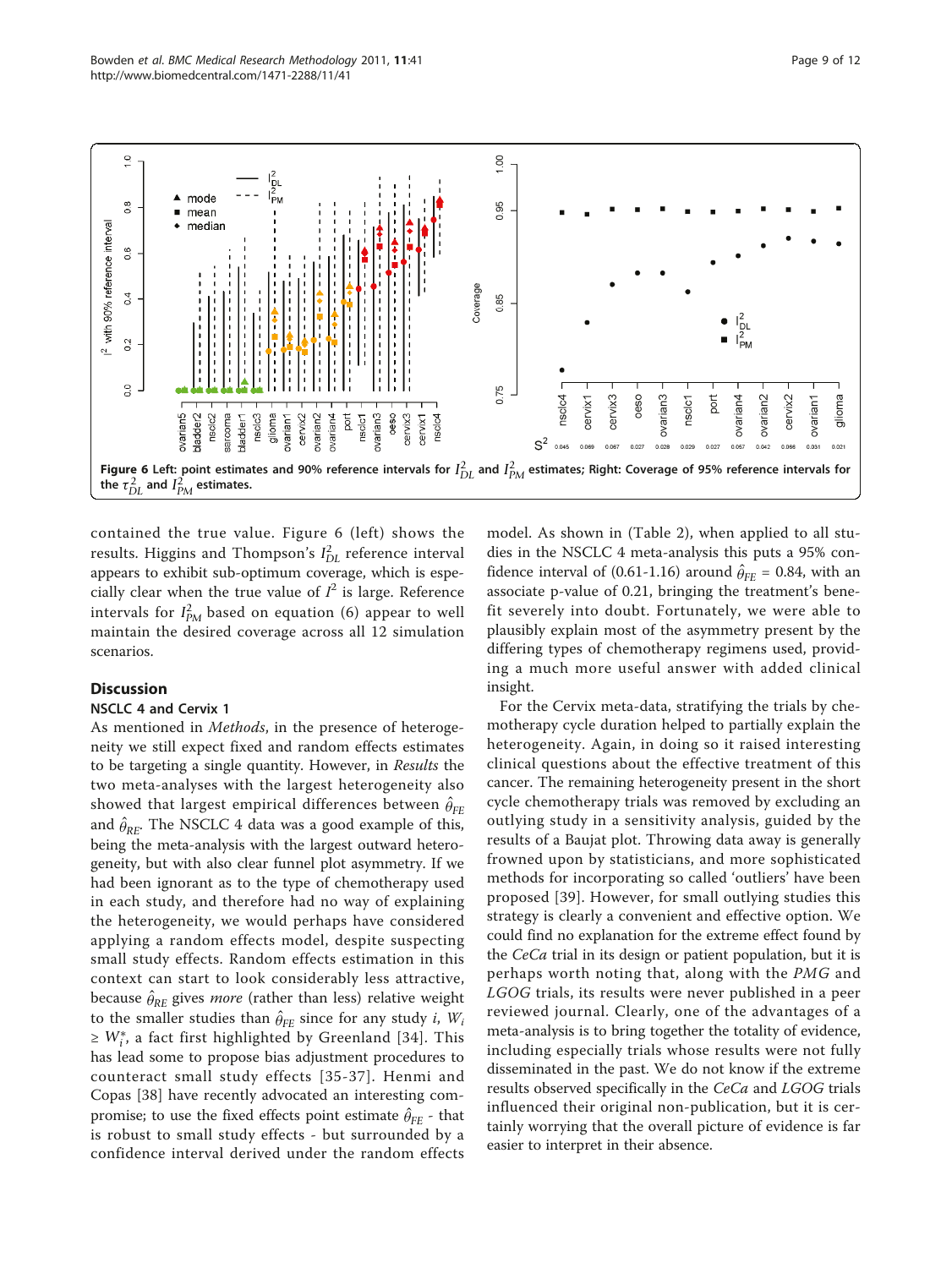## Standard or Generalised O statistic?

In Methods and Results we described and demonstrated the use of meta-analytical techniques based on the generalised Q statistic. Are these worth using? As can be seen from Figure [5](#page-7-0) (right), whenever  $\tau_{DL}^2$  is zero so is  $\tau_{PM}^2$ . For non-zero values  $\tau_{PM}^2$  is generally greater than  $\tau_{DL}^2$ , the difference between the two appears to increase as the magnitude of the heterogeneity increases. This suggests that when a substantial amount of heterogeneity is present,  $\tau_{DL}^2$  may be systematically underestimating it because a one-iteration formula is not sufficient to arrive at an estimate near the truth. This underestimation does not effect in any meaningful way the estimate for  $\theta$ . Across the 18 meta-analyses, the random effects estimates for  $\hat{\theta}_{RE}$  based on  $\tau_{PM}^2$  and  $\tau_{DL}^2$  were very similar (and are therefore not shown) since the overall mean estimate is fairly insensitive to small changes in  $\tau^2$ [[25,40\]](#page-11-0). However, the variance of  $\hat{\theta}_{RE}$ ,  $V_{RE}$ , and  $I^2$  are far more sensitive to changes in  $\tau^2$  and hence accurate estimation is important for these quantities.

## Conclusions

In this paper we have restricted our focus to the estimation of the meta-analytical quantities  $\tau^2$ ,  $I^2$  and the overall mean parameter θ, as well as providing confidence intervals for the latter two. We note that this does not reflect the state-of-the-art in what can estimated via a random effects meta-analysis; one can for instance also estimate trial level effect parameters  $(\theta +$  $u_i$ ), predict the likely effects of future studies and test hypotheses relating to these additional parameters [\[19](#page-10-0)]. With this in mind, we make the following tentative conclusions.

The actual magnitude of the estimate  $\tau^2$  is often overlooked as a heterogeneity measure [[41](#page-11-0)], and in keeping with modern developments the Dersimonian and Laird estimate is no longer considered to be the best choice [[22,24](#page-11-0)]. We recommend using the PM estimate for  $\tau^2$  and by extension the  $\hat{\theta}_{RE}$  it implies - since it is still very easy to calculate, but shares much of the accuracy and rigor of more complex methods. Van der Tweel and Bollen [[42](#page-11-0)] use the PM method to estimate the overall random effects mean  $\theta_{RE}$  and heterogeneity parameter within the context of a sequential meta-analysis, but appear to stick with the original  $I_{DL}^2$  for other aspects of their analysis. We recommend that practitioners additionally make use of the PM estimate in the Inconsistency measure  $I_{PM}^2$ . R code to estimate  $\tau_{PM'}^2$   $\theta_{RE}$  and  $I_{PM}^2$ (with confidence intervals) is provided below.

An  $I^2$  of over 75% has traditionally been considered as indicating a high level of inconsistency,  $I^{2}$ 's of above 50% as moderate and  $I^{2}$ 's of below 25% as low. It is tempting to consider a random effects model when the

 $I^2$  is high. However, the range of the reference intervals shown in Figure [6](#page-8-0) (left) highlights the considerable uncertainty around this measure. The recently updated Cochrane handbook [[6\]](#page-10-0) now gives overlapping rather than mutually exclusive regions for low, moderate and high heterogeneity, but when the heterogeneity is measured with as much uncertainty as in the Cervix 3 metaanalysis (90% reference intervals for  $I_{PM}^2$  of 0% to 93%) any categorisation feels dubious. Inconsistency intervals based on the  $I_{PM}^2$  statistic will generally be wider than those based on the standard  $I_{DL}^2$  measure but is a more accurate reflection of the uncertainty present. These findings are based on a fairly large simulation study for widely varying  $\tau^2$ , typical within study variance  $s^2$  and trial number  $M$ . Although the simulated data were normally distributed, we do not think the conclusions would have changed if the study effects had been drawn from a more non-standard distribution. By plotting  $I_{PM}^2$ at the lower and upper reference levels, as well at a spread of more central measures such as the mean, median and mode, one can easily and effectively convey this uncertainty to the analyst. For a comprehensive comparison of methods for estimating the heterogeneity parameter  $\tau^2$  see Biggerstaff and Tweedie [\[26](#page-11-0)] or Viechtbauer [[25\]](#page-11-0).

In the presence of heterogeneity, the naive and automatic application of the random effects model has been widely criticised. It is sensible to conduct a further investigation the data [[34,43](#page-11-0),[44\]](#page-11-0), but this may not lead to the identification of any explanatory factors. If unexplained heterogeneity also leads to large differences between the fixed and random effects estimates, there is the obvious prospect that conflicting clinical interpretations could arise. When funnel plot asymmetry is the predominant cause of this,  $I^2$  statistics have a less meaningful interpretation. For this reason Rücker et. al [\[37](#page-11-0)] have recently proposed an alternative 'G' statistic, that expresses the inconsistency between studies after this asymmetry has been accounted for (through a bias correction for small study effects). As demonstrated on the NSCLC meta-analysis, the Henmi-Copas method combining a fixed effects estimate with a 'random effects' confidence interval provides an alternative way of dealing with funnel plot asymmetry without making an explicit bias correction. Both the approaches of Rücker et. al. and Henmi and Copas appear to offer sensible and practical solutions to this problem, and merit further investigation.

#### R code

This code calculates point estimates and  $\alpha$ -level confidence intervals for  $\tau_{PM}^2$ ,  $I_{PM}^2$  and  $\hat{\theta}_{RE}$ , given the estimated effect sizes  $y$  within study standard errors  $s$  and desired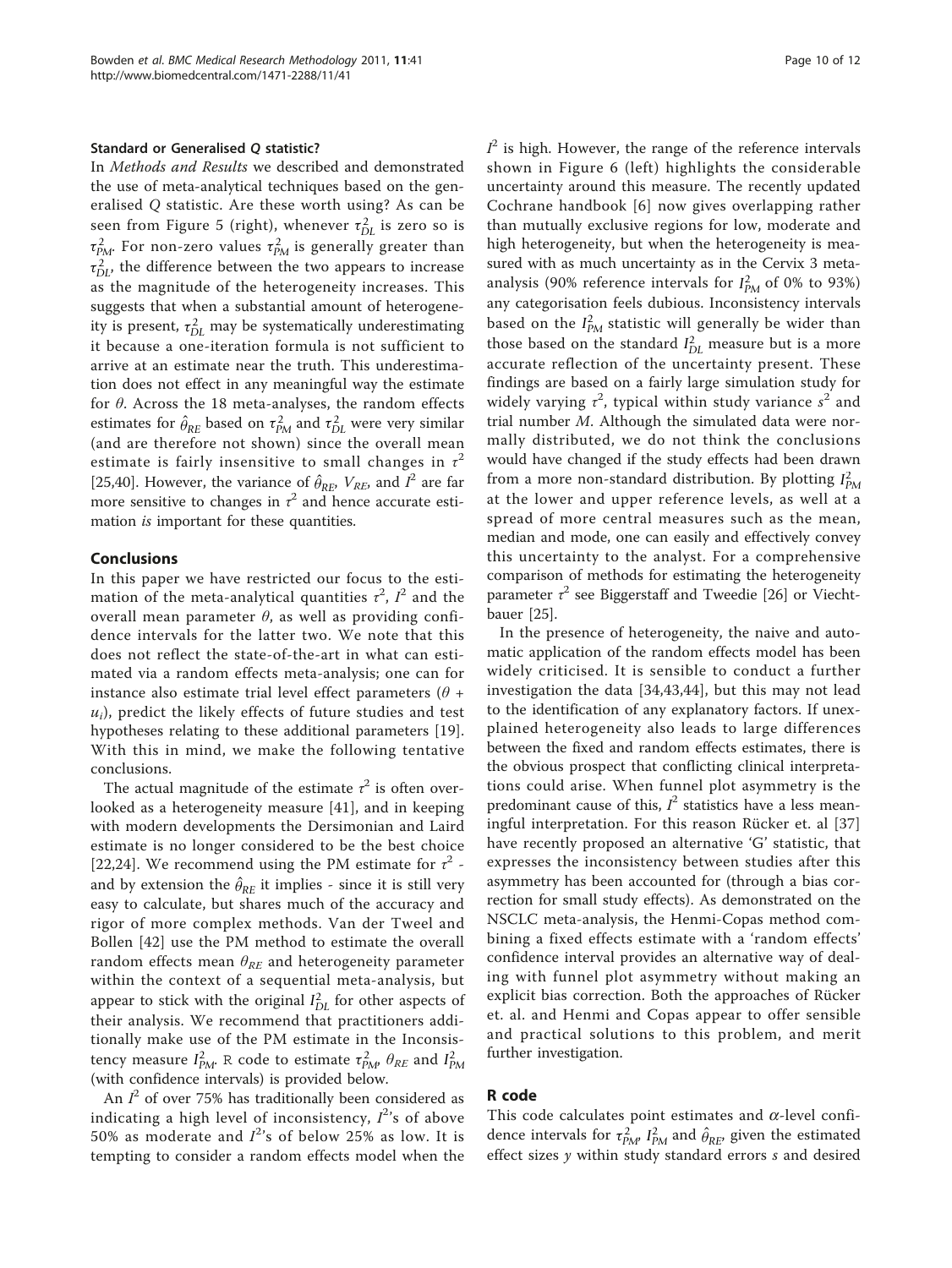<span id="page-10-0"></span>type I error Alpha. This code is based on the algorithm suggested by DerSimonian and Kacker [\[22](#page-11-0)].  $PM = function(y = y, s = s, Alpha = 0.1)$  $K = length(y)$ ; df =  $k - 1$ ; sig = qnorm(1-Alpha/2)  $low = qchisq((Alpha/2), df)$ ; up = qchisq  $(1-(\text{Alpha}/2), df)$  $med = qchisq(0.5, df)$ ;  $mn = df$ ;  $model =$ df-1 Quant =  $c$  (low, mode, mn, med, up) ; L = length(Quant) Tausq = NULL ; Isq = NULL  $CI = matrix(nrow = L, ncol = 2)$ ; MU = NULL  $v = 1/s^2$ ; sum. $v = sum(v)$ ; typS = sum( $v^*$  $(k-1)$  ) / (sum.v^2 - sum(v^2)) for $(i$  in  $1:L$ ) { tausq =  $0$ ;  $F = 1$ ; TAUsq = NULL while $(F>0)$  { TAUsq = c(TAUsq, tausq)  $w = 1/(s^2+tausq)$ ; sum.w = sum(w); w2 =  $\mathbf{w}^2$  $yW = sum(y * w) / sum.w$ ;  $Q1 = sum(w * (y - yW))$  $^2$ 2)  $Q2 = \text{sum}(w2*(y-yW)^2)$ ; F = Q1-Quant[j] Ftau =  $max(F, 0)$ ; delta =  $F/Q2$ tausq = tausq + delta }  $MU[j] = yW$ ;  $V = 1/sum(w)$ Tausq[j] =  $max(tausq,0)$ ;  $Isq[j]$  = Tausq  $[j]/(Tausq[j]+typS)$  $CI[j,] = yW + sig * c(-1, 1) * sqrt(V)$ }  $return (list(tausq = Tausq, muhat = MU,$  $Isq = Isq, CI = CI, quant = Quant)$ }

#### List of Abbreviations

IPD: Individual Patient Data; FE: fixed effect; DL: DerSimonian and Laird; RE: Random effects; PM: Paule-Mandel.

#### Acknowledgements

None declared.

#### Author details

<sup>1</sup>MRC Clinical Trials Unit, 222 Euston Road, London NW1 2DA, UK. <sup>2</sup>MRC Biostatistics Unit, Robinson Way, Cambridge, CB2 0SR, UK.

#### Authors' contributions

JFT and SB produced an early version of this paper. JB substantially revised the paper to bring it to its current form. AJC and JFT provided invaluable advice to JB during this process. All authors read and approved the final manuscript.

#### Authors' information

JB is a biostatistician working within the London and Cambridge MRC hubs for trials methodology research. JFT is the head of the Meta-analysis group at the MRC Clinical Trials Unit (CTU). AJC is a senior statistician within the MRC CTU and also a senior lecturer in medical statistics at University

College, London. SB is a systematic reviewer at the CTU, working within the Meta-analysis group.

#### Competing interests

The authors declare that they have no competing interests.

Received: 26 November 2010 Accepted: 7 April 2011 Published: 7 April 2011

#### References

- 1. Simmonds M, Higgins J, Stewart L, Tierney J, Clarke M, Thompson S: [Meta](http://www.ncbi.nlm.nih.gov/pubmed/16279144?dopt=Abstract) [analysis of individual patient data from randomized trials: a review of](http://www.ncbi.nlm.nih.gov/pubmed/16279144?dopt=Abstract) [methods used in practice.](http://www.ncbi.nlm.nih.gov/pubmed/16279144?dopt=Abstract) Clinical Trials 2005, 2:209-217.
- 2. Stewart L, Parmar M: [Bias in the analysis and reporting of randomized](http://www.ncbi.nlm.nih.gov/pubmed/8707499?dopt=Abstract) [controlled trials.](http://www.ncbi.nlm.nih.gov/pubmed/8707499?dopt=Abstract) International Journal of Technology Assessment in Health Care 1996, 12:264-275.
- 3. DerSimonian R, Laird N: [Meta-analysis in clinical trials.](http://www.ncbi.nlm.nih.gov/pubmed/3802833?dopt=Abstract) Controlled Clinical Trials 1986, 7:177-188.
- 4. Higgins J, Thompson S: [Quantifying heterogeneity in a meta-analysis.](http://www.ncbi.nlm.nih.gov/pubmed/12111919?dopt=Abstract) Statistics in Medicine 2002, 21:1539-1558.
- 5. Higgins J, Thompson S, Deeks J, Altman D: [Measuring inconsistency in](http://www.ncbi.nlm.nih.gov/pubmed/12958120?dopt=Abstract) [meta-analyses.](http://www.ncbi.nlm.nih.gov/pubmed/12958120?dopt=Abstract) BMJ 2003, 327:557-560.
- 6. Higgins J, Green S: Cochrane Handbook for Systematic Reviews of Interventions Version 5.0.2 The Cochrane Collaboration; 2009 [[http://www.](http://www.cochrane-handbook.org) [cochrane-handbook.org\]](http://www.cochrane-handbook.org).
- 7. AOCTG: [Chemotherapy in advanced ovarian cancer: an overview of](http://www.ncbi.nlm.nih.gov/pubmed/1834291?dopt=Abstract) [randomised clinical trials. Advanced Ovarian Cancer Trials Group.](http://www.ncbi.nlm.nih.gov/pubmed/1834291?dopt=Abstract) British Medical Journal 1991, 303:884-893.
- 8. NSCLC: [Chemotherapy in non-small cell lung cancer: a meta-analysis](http://www.ncbi.nlm.nih.gov/pubmed/7580546?dopt=Abstract) [using updated data on individual patients from 52 randomised trials.](http://www.ncbi.nlm.nih.gov/pubmed/7580546?dopt=Abstract) [Non-Small cell Lung cancer Collaborative group.](http://www.ncbi.nlm.nih.gov/pubmed/7580546?dopt=Abstract) British Medical Journal 1995, 311:899-909.
- 9. SMC: [Adjuvant chemotherapy for localised resectable soft tissue](http://www.ncbi.nlm.nih.gov/pubmed/9400508?dopt=Abstract) [sarcoma of adults: meta-analysis of individual data. Sarcoma Meta](http://www.ncbi.nlm.nih.gov/pubmed/9400508?dopt=Abstract)[analysis Collaboration.](http://www.ncbi.nlm.nih.gov/pubmed/9400508?dopt=Abstract) Lancet 1997, 350:1647-1654.
- 10. AOCTG: [Chemotherapy in advanced ovarian cancer: for systematic meta](http://www.ncbi.nlm.nih.gov/pubmed/9836481?dopt=Abstract)[analyses of individual patient data from 37 randomized trials. Advanced](http://www.ncbi.nlm.nih.gov/pubmed/9836481?dopt=Abstract) [Ovarian Cancer Trials Group.](http://www.ncbi.nlm.nih.gov/pubmed/9836481?dopt=Abstract) British Journal of Cancer 1998, 78:1479-1487.
- 11. PMTG: [Postoperative radiotherapy in non-small-cell lung cancer:](http://www.ncbi.nlm.nih.gov/pubmed/9690404?dopt=Abstract) [systematic review and meta-analysis of individual patient data from](http://www.ncbi.nlm.nih.gov/pubmed/9690404?dopt=Abstract) [nine-randomised controlled trials. PORT Meta-analysis Trialists Group.](http://www.ncbi.nlm.nih.gov/pubmed/9690404?dopt=Abstract) Lancet 1998, 352:257-263.
- 12. OCCG: Preoperative radiotherapy in esophageal carcinoma: A metaanalysis using individual patient data. Oesophageal Cancer Collaborative Group. Int J Radiation Oncology Biol Phys 1998, 41:579-583.
- 13. GMTG: [Chemotherapy in adult high-grade glioma: a systematic review](http://www.ncbi.nlm.nih.gov/pubmed/11937180?dopt=Abstract) [and meta-analysis of individual patient data from 12 randomised trials.](http://www.ncbi.nlm.nih.gov/pubmed/11937180?dopt=Abstract) [Glioma Meta-analysis Trialists Group.](http://www.ncbi.nlm.nih.gov/pubmed/11937180?dopt=Abstract) Lancet 2002, 359:1011-1018.
- 14. ABCMC: [Neoadjuvant chemotherapy in invasive bladder cancer: a](http://www.ncbi.nlm.nih.gov/pubmed/12801735?dopt=Abstract) [systematic review and meta-analysis. Advanced Bladder Cancer Meta](http://www.ncbi.nlm.nih.gov/pubmed/12801735?dopt=Abstract)[analysis Collaboration.](http://www.ncbi.nlm.nih.gov/pubmed/12801735?dopt=Abstract) Lancet 2003, 361:1927-1934.
- 15. NACCCMA: [Neoadjuvant chemotherapy for locally advanced cervical](http://www.ncbi.nlm.nih.gov/pubmed/14602133?dopt=Abstract) [cancer: A systematic review and meta-analysis of individual patient data](http://www.ncbi.nlm.nih.gov/pubmed/14602133?dopt=Abstract) from [21 randomised trials. Neoadjuvant Chemotherapy for Cervix](http://www.ncbi.nlm.nih.gov/pubmed/14602133?dopt=Abstract) [Cancer Meta-analysis Collaboration.](http://www.ncbi.nlm.nih.gov/pubmed/14602133?dopt=Abstract) European Journal of Cancer 2003, 39:2470-2486.
- 16. ABCMC: [Adjuvant chemotherapy in invasive bladder cancer: a systematic](http://www.ncbi.nlm.nih.gov/pubmed/15939530?dopt=Abstract) [review and meta-analysis of individual patient data. Advanced Bladder](http://www.ncbi.nlm.nih.gov/pubmed/15939530?dopt=Abstract) [Cancer Meta-analysis Collaboration.](http://www.ncbi.nlm.nih.gov/pubmed/15939530?dopt=Abstract) European Urology 2005, 48:189-201.
- 17. CCCMC: [Reducing uncertainties about the effects of chemoradiotherapy](http://www.ncbi.nlm.nih.gov/pubmed/19001332?dopt=Abstract) [for cervical cancer: a systematic review and meta-analysis of individual](http://www.ncbi.nlm.nih.gov/pubmed/19001332?dopt=Abstract) [patient data from 18 randomized trials. Chemoradiotherapy for Cervical](http://www.ncbi.nlm.nih.gov/pubmed/19001332?dopt=Abstract) [Cancer Meta-analysis Collaboration.](http://www.ncbi.nlm.nih.gov/pubmed/19001332?dopt=Abstract) Journal of Clinical Oncology 2008, 26:5802-5812.
- 18. Yusef S, Peto R: Beta blockade during and after myocardial infarction: an overview of the randomised trials. Prog Cardio Dis 1985, 27:335-371.
- 19. Higgins J, Thompson S, Spiegelhalter D: A re-evaluation of random-effects meta-analysis. J Royal Statistical Soc Series A 2009, 172:137-159.
- 20. Hardy R, Thompson S: A likelihood approach to meta-analysis with random effects. Statistics in Medicine 1999, 15:619-629.